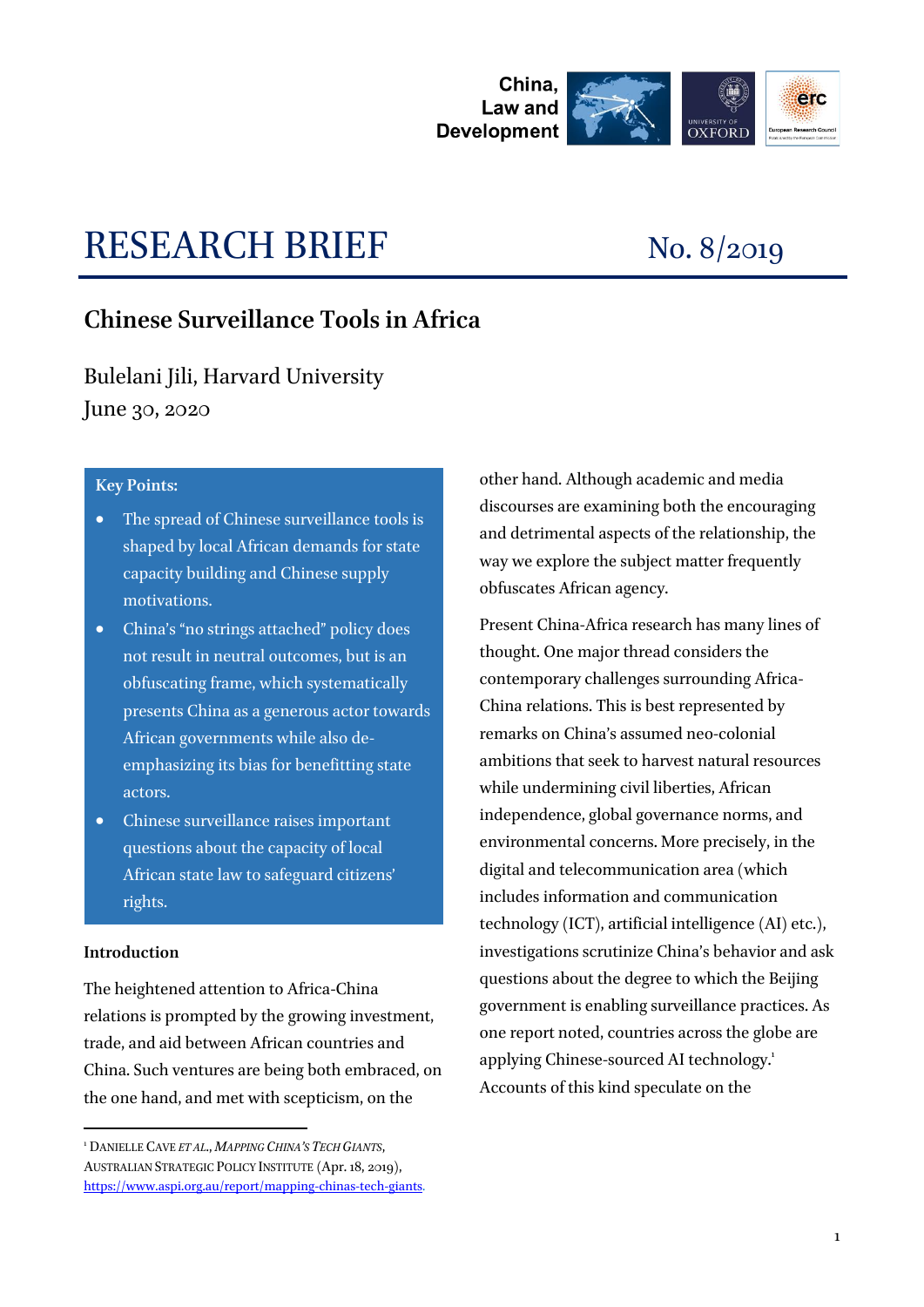coordination between Chinese private corporations, like Huawei, and the Chinese Communist Party (CCP). Critically, they link China's generous loans that aid African procurement and Huawei's selling of surveillance technology in Africa. In this view, the adoption of these technologies is a reflection of Beijing's aims to promote its geopolitical objectives. Amidst other forms of global trade and investments, governments across Africa are also securing Western and Chinese sourced governance and surveillance technology. While the driving factors for this trend are complex, it is clear that these circumstances are shaped by Chinese strategic interests, the expansion of Chinese corporations, and African domestic demands**.** 

Engaging with these critical debates, this research is primarily concerned with mining the links between Chinese (state and private) actors and African states. Importantly, my work theorizes how enhanced surveillance capacities are transforming African countries such as Ethiopia, South Africa, and Uganda, and how such technologies may enable the implementation of repressive practices. The scope and size of this Research Brief does not permit an exhaustive effort to fully explicate the links between African states, Beijing, and Chinese corporations. The main contribution of this Research Brief is to underscore the demand and supply factors that contribute to the growing use of Chinese surveillance technology in Africa.

 $\overline{a}$ 

#### **Demand and Supply Factors**

Concerns about China's autocratic ambitions to distribute surveillance technology are well founded. However, it is true that many advanced democracies supply surveillance technology. AI surveillance equipment is traded by American enterprises. For instance, the American company IBM has sold its monitoring tools to eleven governments.<sup>2</sup> This includes one African country -Egypt. Other advanced democracies such as Israel, Germany, Italy, France, and Japan have also contributed to the international distribution of surveillance technology and there are now attempts to track the transnational trade of AI technology.<sup>3</sup>

To date, at least 12 African countries are using Huawei digital surveillance technology.<sup>4</sup> The technology is mostly installed as part of Huawei's safe city (*anquan chengshì*) projects. A popular example is the first safe city system in Kenya; Huawei was able to connect 1800 high-definition cameras and 200 high-definition traffic surveillance infrastructures across Nairobi<sup>5</sup> and a national police command center was established which provides support to over 9000 police offers and 195 police stations.<sup>6</sup>

Such surveillance projects are often patchworks, which illustrate how various Western and Chinese corporations are enabling surveillance practices in Africa. For example, Ethiopia's hybridized surveillance system demonstrates the state's aptitude to patch diversely sourced technology

<sup>2</sup> Steven Feldstein, *The Global Expansion of AI Surveillance*, Sept. 2019, [https://blog.fdik.org/2019-09/WP-Feldstein-](https://blog.fdik.org/2019-09/WP-Feldstein-AISurveillance_final1.pdf)[AISurveillance\\_final1.pdf.](https://blog.fdik.org/2019-09/WP-Feldstein-AISurveillance_final1.pdf)

<sup>3</sup> Id.

<sup>4</sup> Eric Olander, *China and the Rise of AI Surveillance Technology in Africa*, THE CHINA AFRICA PROJECT (Sept. 19, 2019), [https://chinaafricaproject.com/analysis/china-and](https://chinaafricaproject.com/analysis/china-and-the-rise-of-ai-surveillance-technology-in-africa/)[the-rise-of-ai-surveillance-technology-in-africa/](https://chinaafricaproject.com/analysis/china-and-the-rise-of-ai-surveillance-technology-in-africa/)

<sup>5</sup> *Video Surveillance as the Foundation of "Safe City" in Kenya*, HUAWEI INDUSTRY INSIGHTS (Aug. 2017), [https://www.huawei.com/us/industry-](https://www.huawei.com/us/industry-insights/technology/digital-transformation/video/video-surveillance-as-the-foundation-of-safe-city-in-kenya)

[insights/technology/digital-transformation/video/video](https://www.huawei.com/us/industry-insights/technology/digital-transformation/video/video-surveillance-as-the-foundation-of-safe-city-in-kenya)[surveillance-as-the-foundation-of-safe-city-in-kenya.](https://www.huawei.com/us/industry-insights/technology/digital-transformation/video/video-surveillance-as-the-foundation-of-safe-city-in-kenya)  $6$  Id.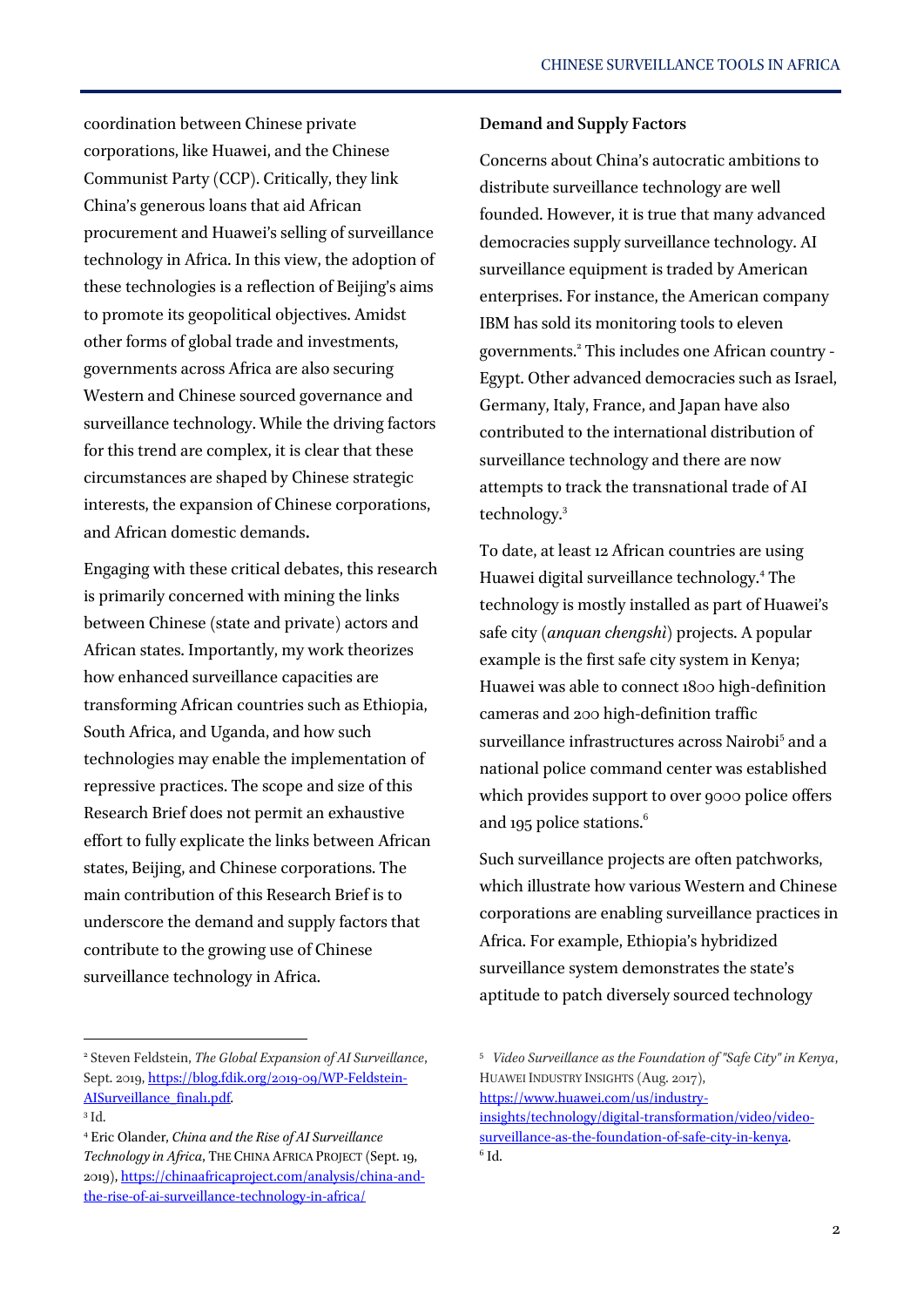together. Put differently, the government has purchased monitoring tools through various commercially-available channels, namely, the UK and German-based Gamma International FinFishers company, Cyberbit an Israel-based cybersecurity enterprise, and the Italian based Hacking Team's Remote-Control System.<sup>7</sup> These devices boost Ethiopia's governance and surveillance capacities and, effectively, enable access to files on targeted laptops. They also log keystrokes and passwords as a means to turn on webcams and microphones by stealth, and, critically, these tools run on Chinese-funded ICT systems.<sup>8</sup>

In this light, it must be said that we currently occupy a salient technological inflection point, which is defined by the emergence of digital surveillance and the growing transnational surveillance economy that connects public and private actors. For example, Huawei's 2018 annual report maintained that its safe city project now serves over 100 countries.<sup>9</sup> As such, nation-states like Ethiopia and Uganda have greater means to deploy invasive, broad, and targeted surveillance. In 2019, Uganda purchased \$126 million worth of Huawei digital surveillance technology.<sup>10</sup> African governments hope these digital technologies enable effective policing. Yet political opponents to the Ugandan government maintain that the state uses it to spy on their political events. Additionally, activists have raised concerns over

[https://www.hrw.org/news/2014/04/07/ethiopias](https://www.hrw.org/news/2014/04/07/ethiopias-borderless-cyberespionage)[borderless-cyberespionage.](https://www.hrw.org/news/2014/04/07/ethiopias-borderless-cyberespionage)

 $\overline{a}$ 

privacy. As noted by the United Nations Special Rapporteur on the right to freedom of expression and opinion, technological advancements mean that countries' efficacy in conducting surveillance is no longer impeded by duration or scale.<sup>11</sup>

Crucially, these information and communication technologies are being deployed at the request of host African countries. In the quest for instruments to curb crime, African national and city officials in South Africa and Uganda are reaching out to companies such as Huawei to help support their domestic aims. Huawei commonly cites this factor to explain how technology advances local efforts to reduce crime and bolster African state capacity. For instance, the Rustenburg Smart City project, in South Africa, aims to address state inefficiency and crime by purchasing Huawei's ICT products.<sup>12</sup> Mpho Khunou, Rustenburg Mayor, said, "The Rustenburg Smart City project aims to develop the economy, enhance citizen participation, improve public safety and transportation, expand the scope of government services, and implement digitalized public utilities through leading technologies."<sup>13</sup> This proposition indicates that Chinese surveillance technology is responding to African demand factors driven by governance concerns. This argument essentially challenges the narrative that the adoption of Chinese surveillance technology is solely a reflection of China's aims to promote suppressive practices. African domestic

<https://digitallibrary.un.org/record/777869?ln=en>

<sup>7</sup> Felix Horne, *Ethiopia's Borderless Cyberespionage*, HUMAN RIGHTS WATCH (Apr. 7, 2014),

 $^8$ Id.

<sup>&</sup>lt;sup>9</sup> HUAWEI, HUAWEI INVESTMENT & HOLDING CO., LTD. 2018 ANNUAL REPORT (2018)[, https://www.huawei.com/en/annual](https://www.huawei.com/en/annual-report/2018)[report/2018.](https://www.huawei.com/en/annual-report/2018)

<sup>10</sup> Elias Biryabarema, *Uganda's Cash-Strapped Cops Spend \$126 million on CCTV from Huawei*, REUTERS (Aug. 15, 2019), [https://www.reuters.com/article/us-uganda-crime/ugandas-](https://www.reuters.com/article/us-uganda-crime/ugandas-cash-strapped-cops-spend-126-million-on-cctv-from-huawei-idUSKCN1V50RF)

[cash-strapped-cops-spend-126-million-on-cctv-from-huawei](https://www.reuters.com/article/us-uganda-crime/ugandas-cash-strapped-cops-spend-126-million-on-cctv-from-huawei-idUSKCN1V50RF)[idUSKCN1V50RF](https://www.reuters.com/article/us-uganda-crime/ugandas-cash-strapped-cops-spend-126-million-on-cctv-from-huawei-idUSKCN1V50RF)

<sup>&</sup>lt;sup>11</sup> THE RIGHT TO PRIVACY IN THE DIGITAL AGE. REPORT OF THE OFFICE OF THE UNITED NATIONS HIGH COMMISSIONER FOR HUMAN RIGHTS (June 30, 2014),

<sup>12</sup> *Rustenburg: World Platinum Capital Becomes Smart City*, HUAWEI CASE STUDY, 2017, [https://e.huawei.com/us/case](https://e.huawei.com/us/case-studies/leading-new-ict/2019/rustenburg-south-africa)[studies/leading-new-ict/2019/rustenburg-south-africa](https://e.huawei.com/us/case-studies/leading-new-ict/2019/rustenburg-south-africa) <sup>13</sup> Id.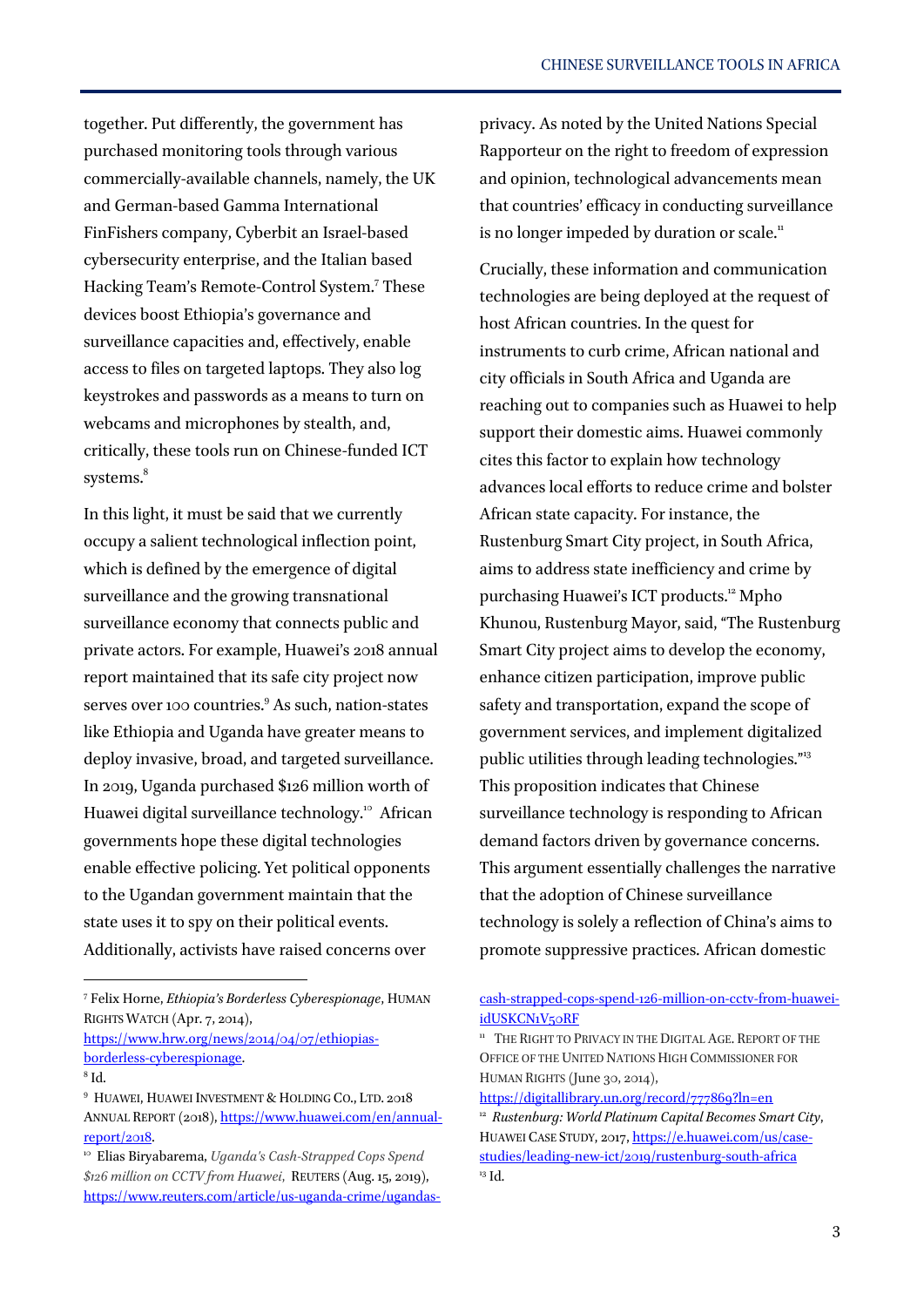aims may or may not overlap with Beijing's assumed geopolitical objectives.

#### **China's 'Neutrality'**

Supposedly loans mostly from China's Exim bank make Huawei's AI technology financially reachable. The Exim bank has performed a critical role in advancing the expansion of Chinese trade and investments in Africa with its lending practices following China's foreign policy ambition.<sup>14</sup> Many media outlets speculate about coordinated efforts between Huawei, a private corporation, the People's Liberation Army, and the Chinese government to promote surveillance technology and practices.<sup>15</sup> Even though this hypothesis is not completely convincing, it nevertheless suggests that Chinese supply factors prompt the proliferation of Chinese surveillance tools. However, what these examples suggest is a pattern of adoption which is informed by both Chinese supply factors and local African demand features. In my research, I will attempt to underscore how these complexities are not solely driven by Chinese motivations, but also by African leaders' aims to bolster state capacity.

AI technology sold by Chinese corporations has reached many countries under the Belt and Road Initiative.<sup>16</sup> Many observers speculate about coordinated efforts between Chinese private actors and the state to drive the proliferation of surveillance tools and practice. Adam Lane, a Senior Director of Public Affairs, Southern Africa

 $\overline{a}$ 

Huawei Technologies, in conversation with Eric Olander on the China-Africa project podcast rejects this premise and maintains a strict divide between Huawei and the Chinese government.<sup>17</sup> Furthermore, he contends that any abuse of AI technology is a result of domestic political realities and the inadequacy of African legal regimes. To be sure, the speculation, which alleges collaboration between private enterprises and the state cannot definitively illustrate the degree to which the Chinese government aims to promote surveillance technology.

China repudiates the idea that it is exporting its values and surveillance practices. During the 2018 Beijing Summit of the Forum on China-Africa Cooperation (FOCAC), President Xi specifically pointed to the "five no" approach in African policy: "no interference in the development paths of individual countries; no interference in their internal affairs; no imposition of China's will; no attachment of political strings regarding assistance; and no seeking of selfish political gains in investment and financing cooperation."<sup>18</sup> China's strategy towards Africa has never been coercive, but always remunerative in orientation. If China is not actively exporting its surveillance practices, the same way Western donors explicitly demand compliance with particular democratic procedures, then the fact that it financially supports African authoritarian governments, and their ambitions to build telecommunication systems, engenders doubt on its neutrality. I

<sup>&</sup>lt;sup>14</sup> Steven Feldstein, Hearing on China's Strategic Aims in Africa, Testimony before the U.S.-China Economic and Security Review Commission (May 8, 2020),

[https://www.uscc.gov/sites/default/files/Feldstein\\_Testimon](https://www.uscc.gov/sites/default/files/Feldstein_Testimony.pdf) [y.pdf.](https://www.uscc.gov/sites/default/files/Feldstein_Testimony.pdf)

<sup>15</sup> Kathrin Hille, *Huawei CVs Show Close Links with Military, Study Says*, FINANCIAL TIMES (July 7, 2019),

[https://www.ft.com/content/b37f0a9e-a07f-11e9-a282-](https://www.ft.com/content/b37f0a9e-a07f-11e9-a282-2df48f366f7d) [2df48f366f7d](https://www.ft.com/content/b37f0a9e-a07f-11e9-a282-2df48f366f7d)

<sup>16</sup> Paul Mozur, *Made in China, Exported to the World: The Surveillance State*, THE NEW YORK TIMES (Apr. 24, 2019), [https://www.nytimes.com/2019/04/24/technology/ecuador](https://www.nytimes.com/2019/04/24/technology/ecuador-surveillance-cameras-police-government.html)[surveillance-cameras-police-government.html](https://www.nytimes.com/2019/04/24/technology/ecuador-surveillance-cameras-police-government.html)

<sup>17</sup> Olander, *supra* note 5.

<sup>18</sup>Liangyu, *China's five-no approach demonstrates real friendship towards Africa: Kenyan Analyst,* XINHUA (Sept. 6, 2018), [http://www.xinhuanet.com/english/2018-](http://www.xinhuanet.com/english/2018-09/06/c_137447556.htm) [09/06/c\\_137447556.htm](http://www.xinhuanet.com/english/2018-09/06/c_137447556.htm)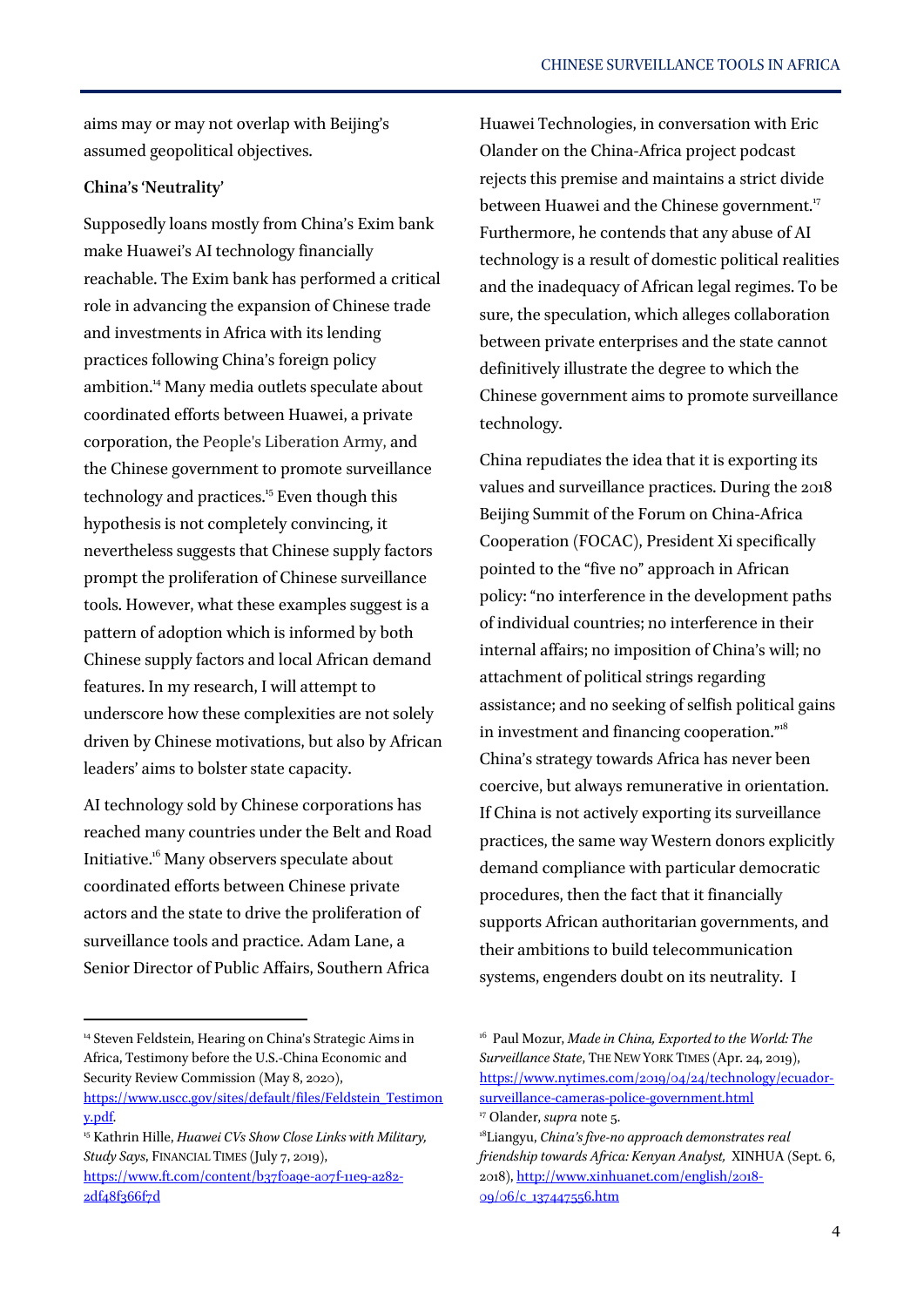maintain that its remunerative engagements with Africa – as it relates to political regimes – is not completely negligible but is reinforcing present political processes. Particularly, its willingness to do business with authoritarian states, like Ethiopia and Zimbabwe, which results in strengthening the nondemocratic nature of those regimes. Additionally, Beijing's claims of neutrality do not eliminate concerns or negate the possibilities of other nations imitating and adapting Chinese practices of surveillance, particularly after receiving support to establish the digital systems.

Many questions remain about the impact of surveillance technologies on African legal provisions and democracy. Currently there is no empirical work that shows a correlation between levels of democracy and the probability of adopting Chinese surveillance tools in Africa. Chinese surveillance technology is not only going to authoritarian countries with poor human rights records. Such states are indeed clients of Chinese corporations. However, advanced democracies like South Korea are also procuring Chinese AI surveillance tools. The wide distribution of Chinese AI technology, especially when viewed across the political spectrum, implies that regime type is a poor predictor of AI surveillance usage.

What works better as an indicator for Chinese surveillance adoption are the crime rates of the recipient state.<sup>19</sup> Mayors like Mpho Khunou are deploying governance and surveillance technology to increase the effectiveness of policing. And, critically, some academics challenge the notion that China has explicit ambitions to export its values. Alves and Alden argue compellingly that

<sup>19</sup> SHEENA CHESTNUT GREITENS, DEALING WITH THE DEMAND FOR CHINA'S GLOBAL SURVEILLANCE EXPORTS, Brookings (Apr. 2020), [https://www.brookings.edu/research/dealing-with-demand](https://www.brookings.edu/research/dealing-with-demand-for-chinas-global-surveillance-exports/)[for-chinas-global-surveillance-exports/](https://www.brookings.edu/research/dealing-with-demand-for-chinas-global-surveillance-exports/)

 $\overline{a}$ 

China's financial and technical support does not advance the export of its normative values. Rather, China helps reinforce the processes that were already in place in African countries.<sup>20</sup> African domestic ambitions drive the implementation of governance and surveillance tools, but it is also true that Chinese supply creates the possibility of local projects.

The appeal of Chinese ICT systems to African countries is, in some part, due to the lack of conditions attached and also the perceived ability to retain and bolster sovereignty by gaining access to surveillance and governance technology. I contend that this "no strings attached" approach does not result in impartiality, but is, in fact, another kind of ideological framework. So while U.S. and U.K. donors have made aid and loan development conditional upon the adoption and maintenance of particular democratic values and characteristics, which have enabled projects benefiting the private sector and civil society, Chinese state-led financial and technical support tends to benefit state actors in Africa, some of whom may be authoritarian<sup>21</sup> Thus, how China chooses to intervene "neutrally," simply means that its intentions are to maintain a strict separation between conditions and funding. Inevitably, this has created a specific change in African development where regime type, regardless of its democratic level, is fortified. Chinese support results in governments being better financially resourced in the information and technology arena. China's notion of neutrality, which is predicated on the lack of conditions, shrouds the fact that, while offering generous deals, China supports state capacities to surveil,

<sup>20</sup> Chris Alden & Cristina Alves, *History & Identity in the Construction of China's Africa Policy*, Rev. of African Political Economy 35:115 53 (2008).

<sup>&</sup>lt;sup>21</sup> IAN TAYLOR, CHINA'S NEW ROLE IN AFRICA (2009).